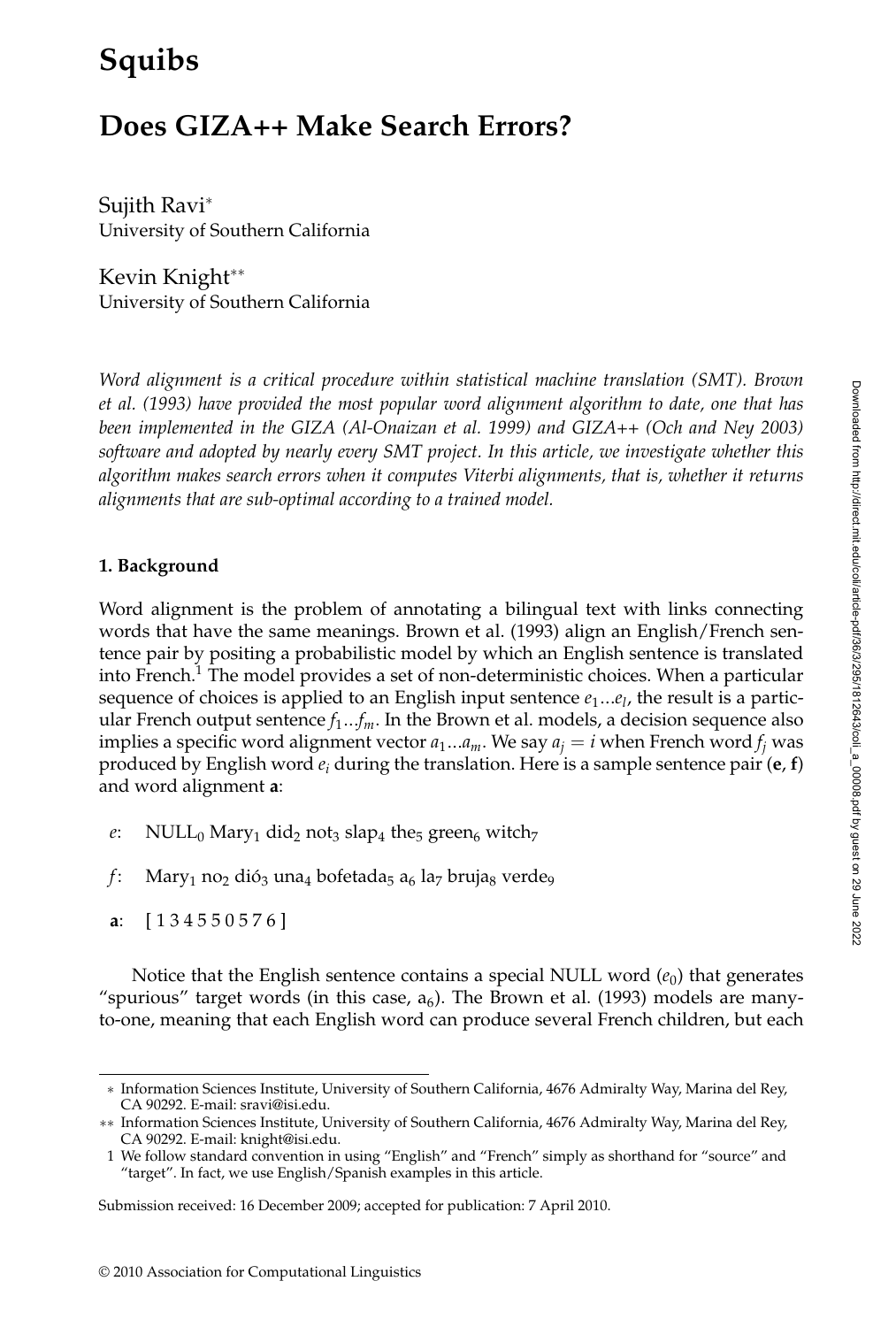French word has only one English parent. This is why we can represent an alignment as a vector  $a_1...a_m$ . There are  $(l + 1)^m$  ways to align (e, f). For Brown et al. the goal of word alignment is to find the alignment **a** that is most likely, given a sentence pair (**e**, **f**):

$$
\operatorname{argmax}_{\mathbf{a}} P(\mathbf{a}|\mathbf{e}, \mathbf{f}) = \operatorname{argmax}_{\mathbf{a}} P(\mathbf{a}, \mathbf{f}|\mathbf{e}) \tag{1}
$$

## **2. IBM Model 3**

Supplied with a formula for  $P(a|e, f)$ , we can search through the  $(l + 1)<sup>m</sup>$  alignments for the highest-scoring one. Brown et al. (1993) come up with such a formula by first positing this generative story (IBM Model 3):

Given an English sentence  $e_1...e_l$ :

- 1. Choose a fertility  $\phi_i$  for each English word  $e_i$ , according to the distribution  $n(\phi_i|e_i)$ .
- 2. Let  $m' = \sum_{i=1...l} \phi_i$ .
- 3. Choose a number  $\phi_0$  of "spurious" French words, by doing the following  $m'$  times: with probability  $p_1$ , increment φ<sub>0</sub> by one.
- 4. Let  $m = m' + \Phi_0$ .
- 5. Choose a French translation  $\tau_{ik}$  for each English word (including  $e_0$ ) and fertility value, according to the distribution  $t(\tau_{ik}|e_i)$ .
- 6. Choose a French position *j* for each  $\tau_{ik}$  (*i* > 0), according to  $d(j|i, l, m)$ . If the same *j* is chosen twice, fail the procedure.
- 7. Place each of the  $\phi_0$  spuriously generated words, one by one, into vacant positions in the English string, according to uniform probability.
- 8. Output the French string  $f_1...f_m$ , where  $f_i$  is the French word  $\tau_{ik}$  that was placed into position *j* in Step 6 or 7.
- 9. Output alignment  $a_1...a_m$ , where  $a_j$  is the English position *i* from that same τ*ik*.

Different decision sequences can result in the same outputs **f** and **a**. With this in mind, Brown et al. provide the following formula:

$$
P(\mathbf{a}, \mathbf{f}|\mathbf{e}) = \prod_{j=1}^{m} t(f_j|e_{a_j}) \cdot \prod_{i=1}^{l} n(\Phi_i|e_i) \cdot \prod_{a_j \neq 0, j=1}^{m} d(j|a_j, l, m)
$$

$$
\cdot \prod_{i=0}^{l} \Phi_i! \cdot \frac{1}{\Phi_0!} \cdot {m - \Phi_0 \choose \Phi_0} \cdot p_1^{\Phi_0} \cdot p_0^{m-2\Phi_0} \tag{2}
$$

Note that terms  $\phi_0...\phi_l$  are only shorthand, as their values are completely determined by the alignment  $a_1...a_m$ .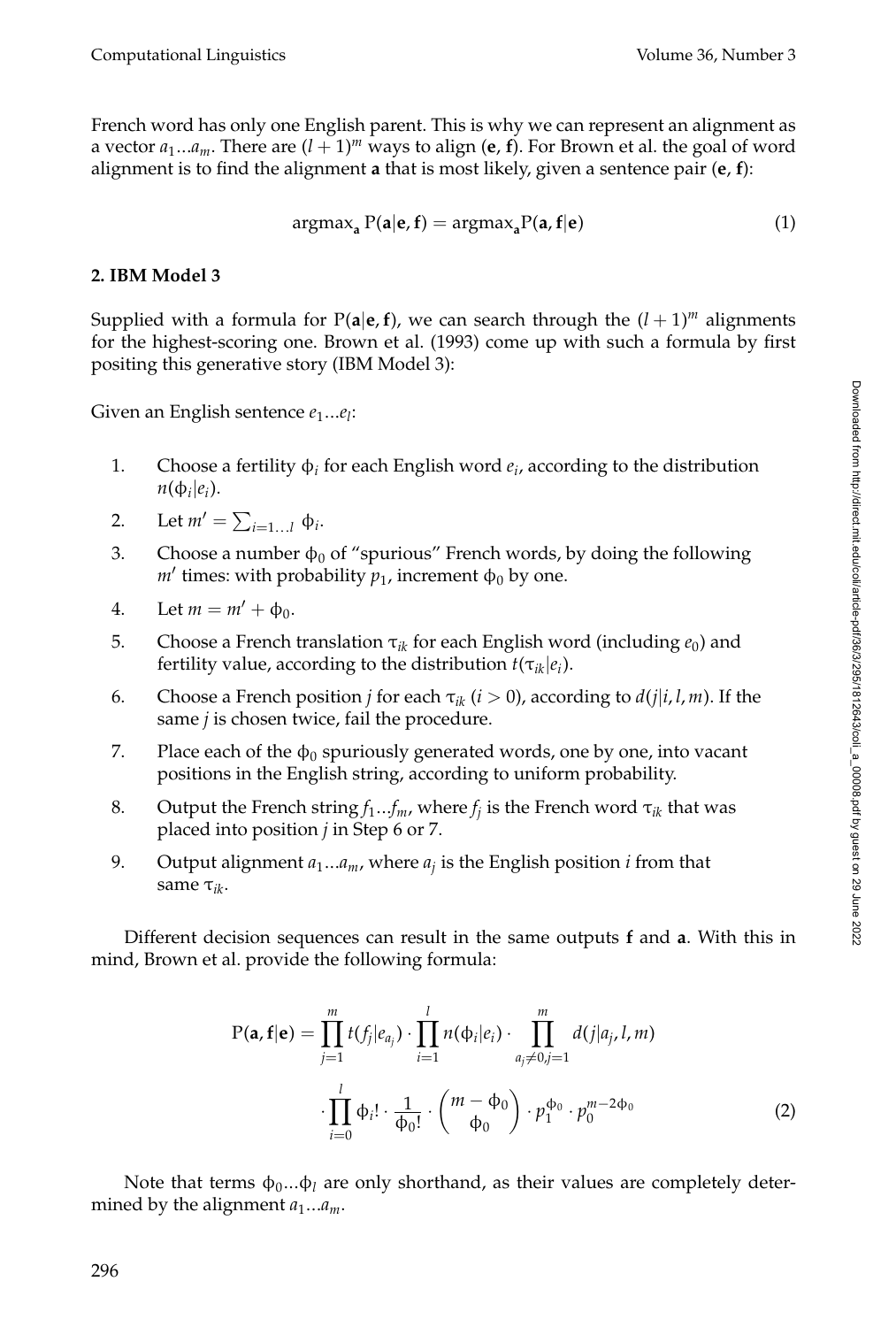## **3. Finding the Viterbi Alignment**

We assume that probability tables *n*, *t*, *d*, and *p* have already been learned from data, using the EM method described by Brown et al. (1993). We are concerned solely with the problem of then finding the best alignment for a given sentence pair (**e**, **f**) as described in Equation 1. Brown et al. were unable to discover a polynomial time algorithm for this problem, which was in fact subsequently shown to be NP-complete (Udupa and Maji 2006). Brown et al. therefore devise a hill-climbing algorithm. This algorithm starts with a reasonably good alignment (Viterbi IBM Model 2, computable in quadratic time), after which it greedily executes small changes to the alignment structure, gradually increasing P(**a**,**f**|**e**). The small changes consist of *moves*, in which the value of some  $a_i$  is changed, and *swaps*, in which a pair  $a_i$  and  $a_k$  exchange values. At each step in the greedy search, all possible moves and swaps are considered, and the one which increases  $P(a, f|e)$  the most is executed. When  $P(a, f|e)$  can no longer be improved, the search halts.<sup>2</sup>

Our question is whether this hill-climbing algorithm, as implemented in GIZA++, makes search errors when it tries to locate IBM Model 3 Viterbi alignments. To answer this, we built a slow but optimal IBM Model 3 aligner, by casting the problem in the integer linear programming (ILP) framework. Given a sentence pair ( $e_1...e_l$ ,  $f_1...f_m$ ), we set up the following variables:

- - Binary link variables *linkij*. We have one such variable for each pair of English and French tokens. If  $link_{ii} = 1$ , then there is an alignment link between  $e_i$  and  $f_i$ . The English NULL word is represented by  $i = 0$ .
- - Binary fertility variables *fertik*. We have one variable for each English token paired with an integer fertility value 0..9. If  $fert_{ik} = 1$ , then token  $e_i$  has fertility *k*.

To ensure that values we assign to variables are legal and self-consistent, we introduce several constraints. First, we require that for each  $j$ , all  $link_{xi}$  values sum to one. This means each French token has exactly one alignment link, as required by IBM Model 3. Second, we require that for each  $i$ , all  $fert_{ix}$  values sum to one, so that each English token has a unique fertility. Third, we require that link and fertility variable assignments be consistent with one another: for each *i*, the sum of *link*<sub>ix</sub> variables equals  $1 \cdot 1 + 2 \cdot 1 + \cdots + 9 \cdot 1 + 6$ 

We then define an objective function whose minimization corresponds to finding the Viterbi IBM Model 3 alignment. Figure 1 presents the components of the objective function, alongside counterparts from the P(**a**,**f**|**e**) formula previously given. Note that the coefficients for the objective function are derived from the already-learned probability tables *n*, *d*, *t*, and *p*.

For each sentence pair in our test set, we create and solve an ILP problem. Figure 2 demonstrates this for a simple example. The reader can extract the optimal alignment from the alignment variables chosen in the ILP solution.

<sup>2</sup> Brown et al. (1993) describe a variation called *pegging*, which carries out multiple additional greedy hill-climbs, each with a different IBM Model 2 Viterbi link fixed (pegged) for the duration of the hill-climb. In practice, pegging is slow, and the vast majority of  $\ddot{G}IZ\ddot{A}$ ++ users do not employ it.

<sup>3</sup> The default configuration of GIZA++ includes this same fertility cap of 9, though the Brown et al. (1993) description does not.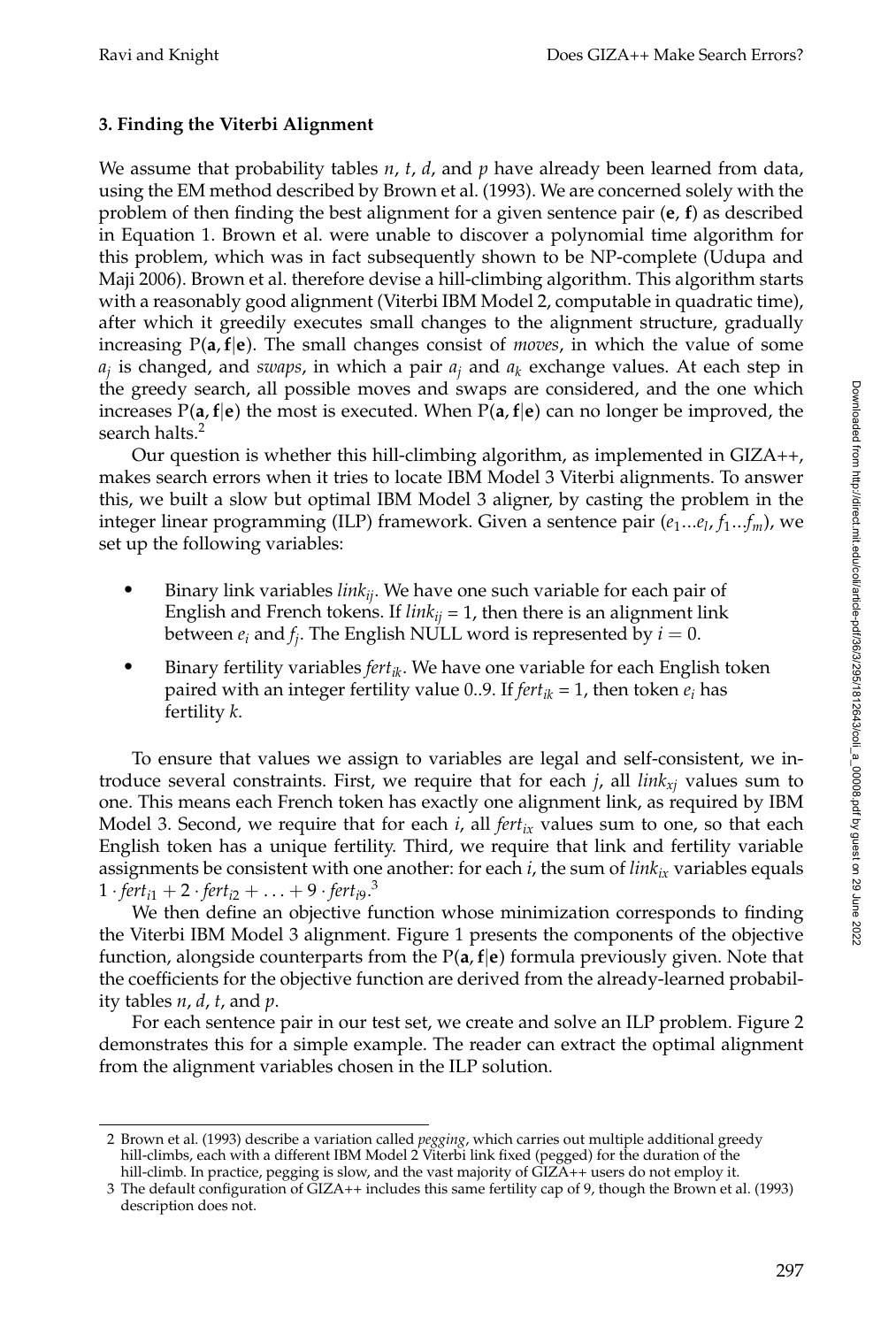

**IBM Model 3 decoding** 

1. Single fertility for every English word (including NULL)

$$
\forall_i, \sum_{k=0...9} fert_{ik} = 1
$$

2. Single alignment link for every foreign word

$$
\forall_j, \sum_{i=0...l} link_{ij} = 1
$$

3. Links should be consistent with chosen fertility

$$
\forall_i, \sum_{j=1...m} link_{ij} = \sum_{k=0...9} k \cdot fert_{ik}
$$

#### **Figure 1**

Objective function and constraints (left) for the ILP formulation that encodes the problem of selecting the Viterbi alignment for a sentence pair under IBM Model 3. Components of the ILP objective function are paired with counterparts (right) from the Model 3's P(**a**,**f**|**e**) formula.

## **4. Experiments**

For Chinese/English experiments, we run GIZA++ training on 101,880 sentence pairs. We evaluate Viterbi alignments on a smaller test set of 1,880 sentence pairs with manual alignments. For Arabic/English, we train on 300,000 sentence pairs and test on 2,000. In tests, we compare GIZA++ Viterbi alignments (based on greedy hill-climbing) with optimal ILP alignments. We use CPLEX to solve our ILP problems.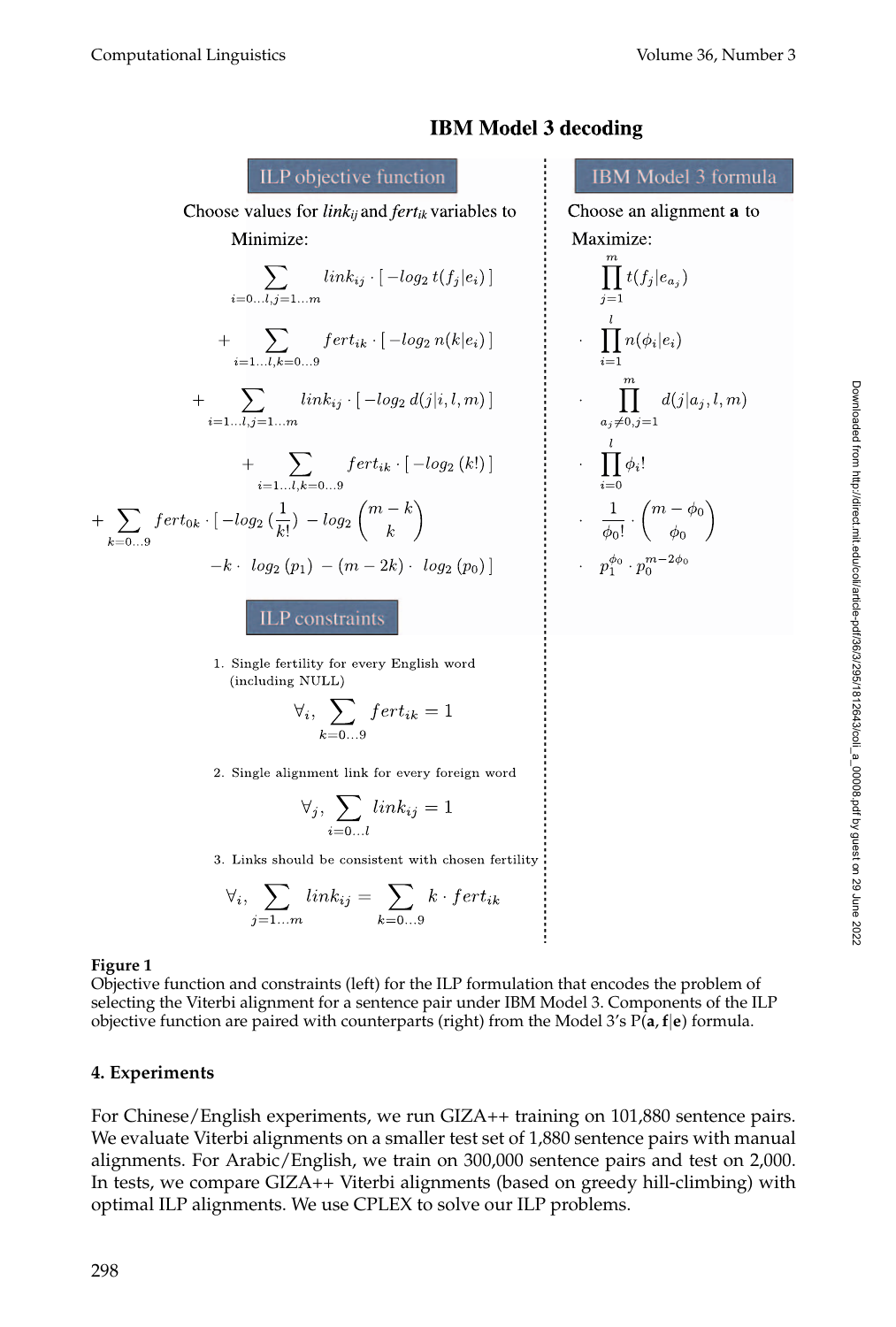| n table<br>seatbelts<br>d table<br>$l=1, m=4$<br>t table<br>NULL<br>seatbelts<br>$\boldsymbol{0}$<br>$-10$<br>$-2$<br>1<br>$-2$<br>las<br>$-6$<br>$\mathbf{1}$<br>$-2$<br>$-2$<br>$\overline{2}$<br>cinturones<br>$-8$<br>$-6$<br>$\overline{2}$<br>$-2$<br>3<br>$-3$<br>$-3$<br>de<br>$-6$<br>3<br>-5<br>$-8$<br>seguridad<br>-6<br>$-7$<br>$\overline{4}$<br>$-3$<br>$\overline{4}$<br>p table<br>$-0.2$<br>p <sub>0</sub><br>$-3$<br>$p_1$                                                                                                                                                    |  |  |  |  |  |  |
|--------------------------------------------------------------------------------------------------------------------------------------------------------------------------------------------------------------------------------------------------------------------------------------------------------------------------------------------------------------------------------------------------------------------------------------------------------------------------------------------------------------------------------------------------------------------------------------------------|--|--|--|--|--|--|
| $\vert 0 \vert$<br>$\mathbf{1}$<br>$\overline{2}$<br>0<br>1<br>2<br>'c<br>fertility variables<br>a<br><b>NULL</b><br>seatbelts<br>m<br>Ŕ<br>link variables<br>de<br>los<br>cinturones<br>seguridad                                                                                                                                                                                                                                                                                                                                                                                               |  |  |  |  |  |  |
| $==$ INTEGER PROGRAM $==$<br>minimize:<br>/* t-table $*/$<br>$2i + 8j + 3k + 8l$<br>+ 6m + 6n + 6o + 6p<br>/* t table $*/$<br>+ 10d + 2e + 2f + 5g + 7h /* n-table */<br>$+ 2m + 2n + 3o + 3p$<br>$/*$ d-table $*/$<br>$-1f - 2.58g - 4.58h$<br>/* factorials $*/$<br>$+ 0.8a + 1.82b + 7c$<br>/* NULL words */                                                                                                                                                                                                                                                                                  |  |  |  |  |  |  |
| subject to:<br>/* unique fertility for NULL */<br>$a + b + c = 1$<br>/* unique fertility for "seatbelts" */<br>$d + e + f + q + h = 1$<br>/* single alignment link for " $\log$ " */<br>i + m = 1<br>/* single alignment link for " <i>cinturones</i> " */<br>$j + n = 1$<br>/* single alignment link for "de" */<br>$k + o = 1$<br>/* single alignment link for "seguridad" */<br>$1 + p = 1$<br>$i + j + k + l = 1b + 2c$<br>/* NULL: links consistent with fertility*/<br>$m + n + o + p = 1e + 2f + 3g + 4h$ /* "seatbelts": links consistent with fertility */<br>with all variables binary |  |  |  |  |  |  |
| === OPTIMAL SOLUTION ===<br>i=1, k=1, n=1, p=1, f=1, c=1<br>objective function value = 30.0                                                                                                                                                                                                                                                                                                                                                                                                                                                                                                      |  |  |  |  |  |  |

#### **Figure 2**

Illustration of ILP-based optimal alignment of a single sentence pair. Already-trained log probabilities are shown at the top of the figure. In the middle is a schematic of variables introduced for the English/Spanish sentence pair *seatbelts* / *los cinturones de seguridad*. At the bottom is the ILP formulation and its solution.

Figure 3 compares the results from GIZA++ alignment with optimal ILP alignment for different language pairs and alignment directions, and for unions of uni-directional alignments. We measure the rate at which GIZA++ makes search errors, and we compute alignment F-scores for the various testing conditions. We conclude that although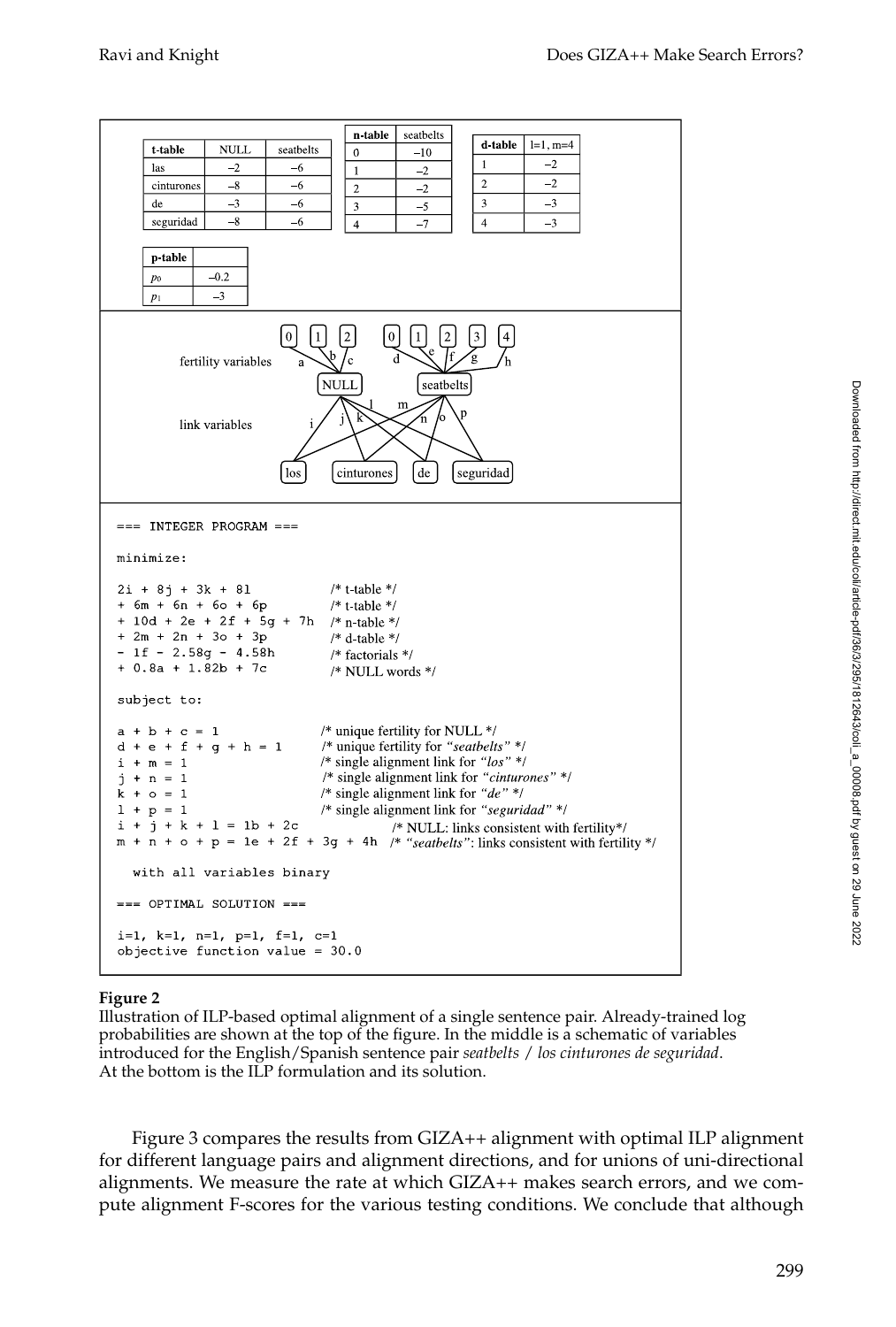| Language<br>pair and<br>direction                     | <b>Sentences</b><br>for $GIZA++$<br>training | Subset of<br>sentences for<br>alignment<br>evaluation<br>(LDC-aligned) | Percent of sentences on<br>which GIZA++ Model<br>3 Viterbi alignment<br>computation makes a<br>search error | $GIZA++$<br>Viterbi<br>alignment<br>quality<br>(F-score) | ILP (optimal)<br>Viterbi<br>alignment<br>quality<br>(F-score) |
|-------------------------------------------------------|----------------------------------------------|------------------------------------------------------------------------|-------------------------------------------------------------------------------------------------------------|----------------------------------------------------------|---------------------------------------------------------------|
| $Eng \rightarrow Chi$                                 | 101,880                                      | 1,880                                                                  | 8.7 (164/1,880)                                                                                             | 57.22                                                    | 57.20                                                         |
| $Chi \rightarrow Eng$                                 | 101,880                                      | 1,880                                                                  | 14.8 (278/1,880)                                                                                            | 65.49                                                    | 65.49                                                         |
| $(Eng \rightarrow Chi) UNION (Chi \rightarrow Eng)$   |                                              |                                                                        |                                                                                                             | 66.53                                                    | 66.48                                                         |
| $Eng \rightarrow Ara$                                 | 300.000                                      | 2.000                                                                  | 5.1(102/2,000)                                                                                              | 43.59                                                    | 43.61                                                         |
| Ara $\rightarrow$ Eng                                 | 300,000                                      | 2.000                                                                  | 4.5(90/2,000)                                                                                               | 55.21                                                    | 55.17                                                         |
| (Eng $\rightarrow$ Ara) UNION (Ara $\rightarrow$ Eng) |                                              |                                                                        |                                                                                                             | 54.31                                                    | 54.30                                                         |

#### **Figure 3**

Comparison of GIZA++ Viterbi alignments (based on greedy hill-climbing) with optimal ILP alignments for different language pairs and alignment directions in terms of alignment quality (F-score). The figure also shows the alignment F-scores for UNION alignments that combine alignment links from both directions. The fourth column shows the percentage of sentences on which GIZA++ makes search errors in comparison to optimal ILP alignments.

GIZA++ makes search errors on 5–15% of sentence pairs, these errors do not contribute to an overall loss in alignment task accuracy, as measured by F-score.

Focusing on sentence pairs where GIZA++ makes a search error, we plot the average difference in log model scores between GIZA++ and ILP Viterbi alignments in Figure 4. We notice a positive correlation between sentence length and the search error



## **Figure 4**

Average difference in log model scores between GIZA++ and ILP alignments at different English sentence lengths for English/Chinese alignment. Points in the plot that appear to be on the *x*-axis actually lie just above it.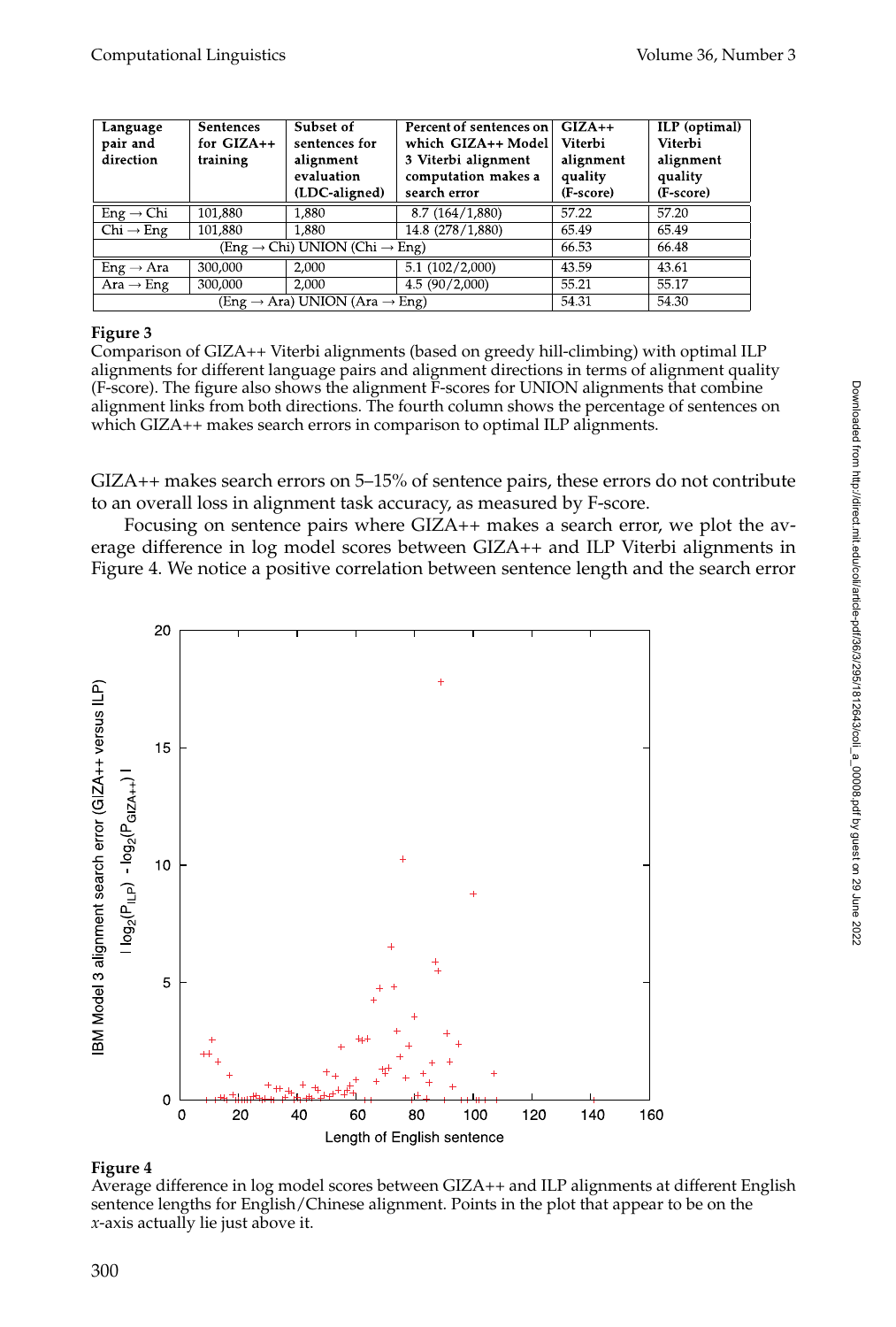

#### **Figure 5**

Average time (msec) taken by the ILP aligner at different English sentence lengths for English/Chinese alignment. The experiments were run on a single machine with a 64-bit, 2.4 GHz AMD Opteron 850 processor.

gap between GIZA++ and ILP scores. As we move to longer sentences, the alignment procedure becomes harder and GIZA++ makes more errors. Finally, Figure 5 plots the time taken for ILP alignment at different sentence lengths showing a positive correlation as well.

## **5. Discussion**

We have determined that GIZA++ makes few search errors, despite the heuristic nature of the algorithm. These search errors do not materially affect overall alignment accuracy. In practice, this means that researchers should not spend time optimizing this particular aspect of SMT systems.

Search errors can occur in many areas of SMT. The area that has received the most attention is runtime decoding/translation. For example, Germann et al. (2001) devise an optimal ILP decoder to identify types of search errors made by other decoders. A second area (this article) is finding Viterbi alignments, given a set of alignment parameter values. A third area is actually learning those parameter values. Brown et al.'s (1993) EM learning algorithm aims to optimize the probability of the French side of the parallel corpus given the English side. For Model 3 and above, Brown et al. collect parameter counts over subsets of alignments, instead of over all alignments. These subsets, like Viterbi alignments, are generated heuristically, and it may be that true *n*-best lists of